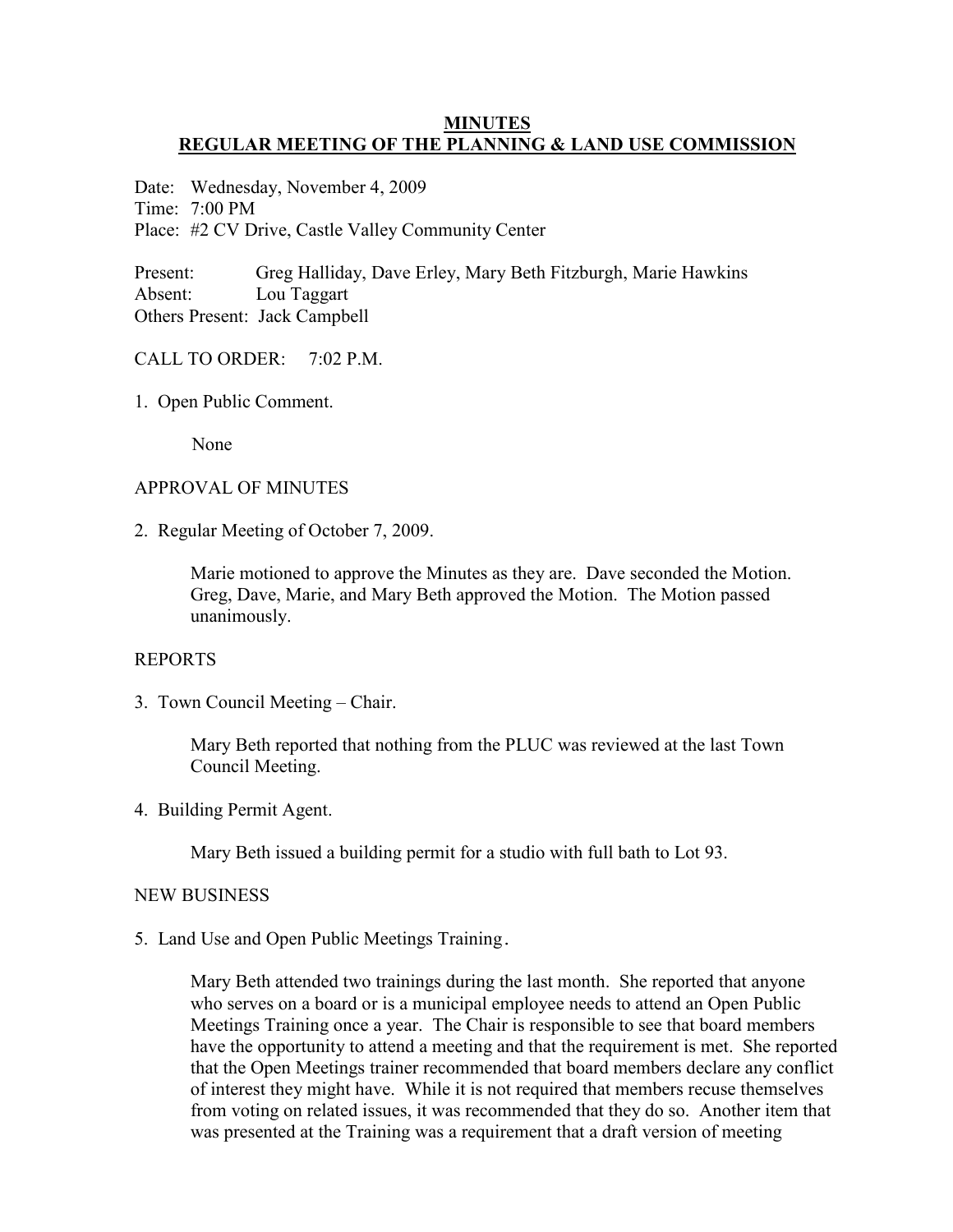minutes be made available to the public in a reasonable amount of time and before the next meeting. It is not required to post the draft minutes on the website. Boards also need an official policy for adoption of minutes. Other items covered at the Training Meeting were: adhere to the agenda; ensure that agenda items were specific enough to inform the public of what will be discussed; establish a policy about how records are given out and whether or not there is a charge; and a review of the selection of officers. Commission members discussed the possibility of including the following practices currently used by the County Planning Commission: have an agenda item asking each member to report any *ex parte* communications, as well as conflicts of interest, regarding issues before the board, at the start of each meeting; and state on the agenda whether items are action or non-action items.

From the Land Use and Planning training presented by Meg Ryan, Mary Beth reported that a town's general plan should be reviewed every year to see if we are on track with our goals and updated once every five years. According to the definition of "land use ordinance" given at the training, things such as a town's budget and nuisance ordinance should not be considered a land use ordinance. For the Town of Castle Valley, culvert ordinance and a watershed protection ordinance would most likely be considered a Land Use Ordinance. Another item presented at the training was that all Land Use ordinances written by a town should be assembled into one Town Zoning Ordinance document. Again, for the Town of Castle Valley, that would mean incorporating the fencing, lighting, electrical, etc., ordinances and related resolutions into Ordinance 85-3. The topic of *ex parte* communications between board members and the public was also covered at this training. Mary Beth reported that it was suggested at the training that communication to a PLUC member regarding issues being considered by the PLUC be put in writing by the person making the communication or reported at the PLUC meeting in the following manner: "I talked to so-and-so about this and this is what they thought." She suggested an agenda item for these types of reports. There was discussion among members about how appropriate these changes were for the Town of Castle Valley. Jack Campbell felt that reporting communications would ensure that everyone was on the same page dealing with the same facts. He also suggested that codification of the Town's ordinances would provide an opportunity to tighten them up. PLUC members discussed how they would approach codification of the ordinances. It was suggested that ordinances could be amended and then codified into one document or that ordinances could be codified "as is" and amended later

### 6. Discussion and possible action re: A Resolution Establishing a Procedure for Minutes.

Mary Beth read a proposed resolution for a PLUC procedure for adoption of minutes. It is based upon the procedure used by the Town Council. PLUC members decided that a first draft of the minutes will be sent only to PLUC members within seven business days of the PLUC meeting. It is to be labeled **Draft 1** and dated. PLUC members will review and submit changes to the PLUC Clerk within five business days of receipt of Draft 1. A second draft titled **Draft 2** and dated will be sent to PLUC members and posted on the Town website at least two business days before the next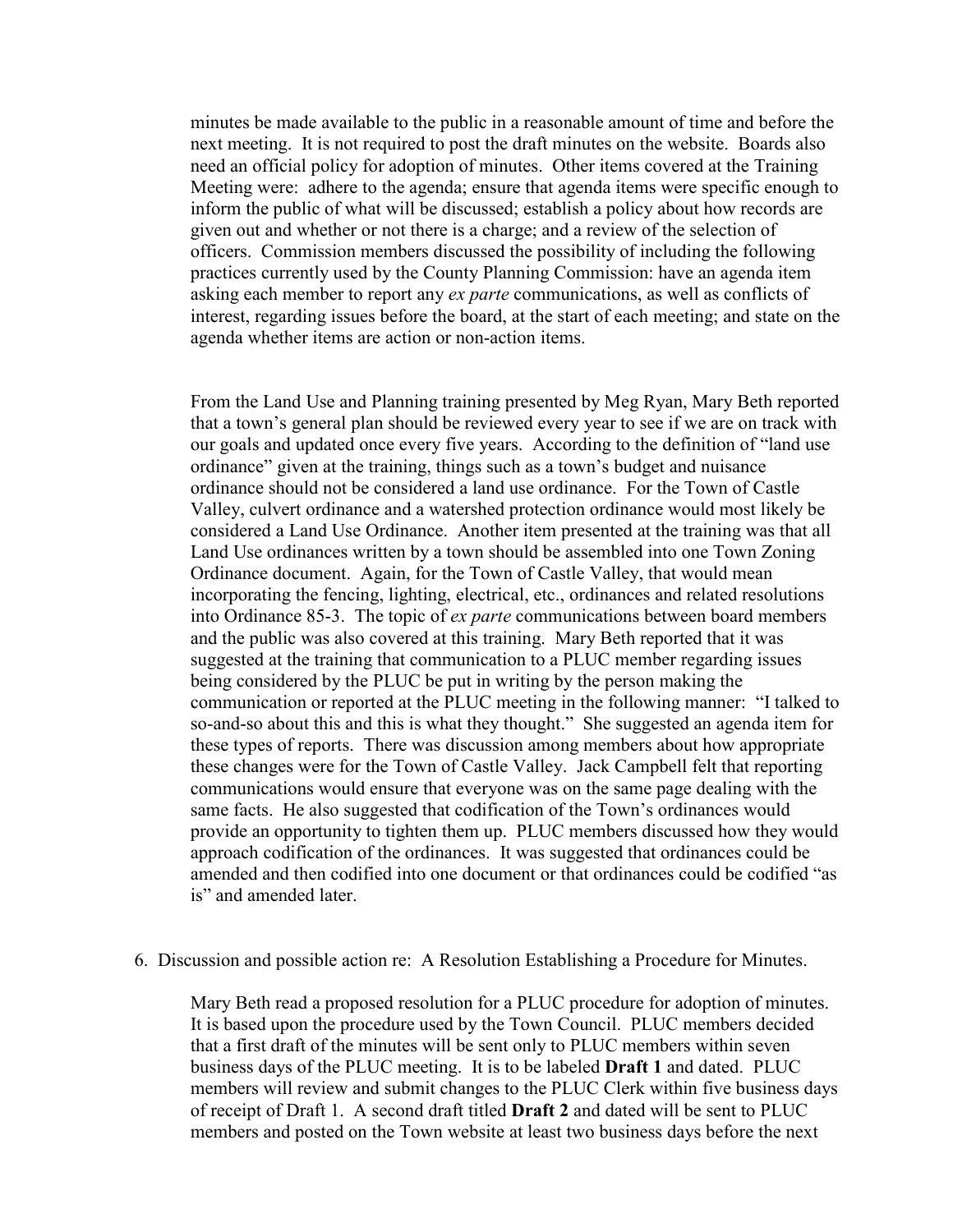PLUC meeting. This draft will use strike-through format to show changes and will show a watermark stating "Unapproved Draft" on each page. Draft 2 will be included in the PLUC meeting books. The official version of the minutes will be finalized and posted on the Town website within ten business days of approval and signature by the PLUC Chair. Members felt that posting of the draft minutes on the Town website would serve to make them available to interested individuals. Mary Beth will rewrite the resolution incorporating changes made and email a copy to members.

Marie motioned to table Item 6. Dave seconded the Motion. Greg, Dave, Marie, and Mary Beth approved the Motion. The Motion passed unanimously.

7. Meeting dates for 2010.

PLUC members reviewed the 2010 calendar and set meeting dates for the next year. Meetings will be held on the first Wednesday of each month. Faylene will write up these dates and give them to Denise who will post them.

# OLD BUSINESS

8. Discussion and possible action re: Proposed Amendments to Ordinance 2003-3: An Ordinance Encouraging the Movement of Deer within Castle Valley by Limiting the Use of Exclusionary Fencing (tabled).

Greg motioned to untable Item 8. Dave seconded the Motion. Greg, Dave, Marie, and Mary Beth approved the Motion. The Motion passed unanimously.

After spending the past month considering how to proceed with the fencing ordinance, board members expressed their opinions. Greg felt that the Town Council wanted to keep the current ordinance as is. Mary Beth thought that there were important issues in the ordinance regarding loopholes, setbacks, and numerous restrictions that should be resolved. Dave thought that comments from the Town Council were constructive and that the Council would be receptive to amendments. Jack said it would be good to at least clarify the ordinance. Faylene asked about which version should be included in the building information packets. Mary Beth directed that the 2005 draft currently in the packets should be replaced with the current ordinance. Mary Beth will ask Denise to put the current version on the Town's website.

Item 8 was not retabled.

9. Discussion and possible action re: Ordinance 2006-3: A Resolution Establishing the Planning and Land Use Commission and Designating Land Use and Appeal Authorities (tabled).

Dave motioned to untable Item 9. Greg seconded the Motion. Greg, Dave, Marie, and Mary Beth approved the Motion. The Motion passed unanimously.

Mary Beth reported that she talked with Meg Ryan at the Land Use and Planning training meeting about the definition of "stay" in Section 32-4. Ryan confirmed that